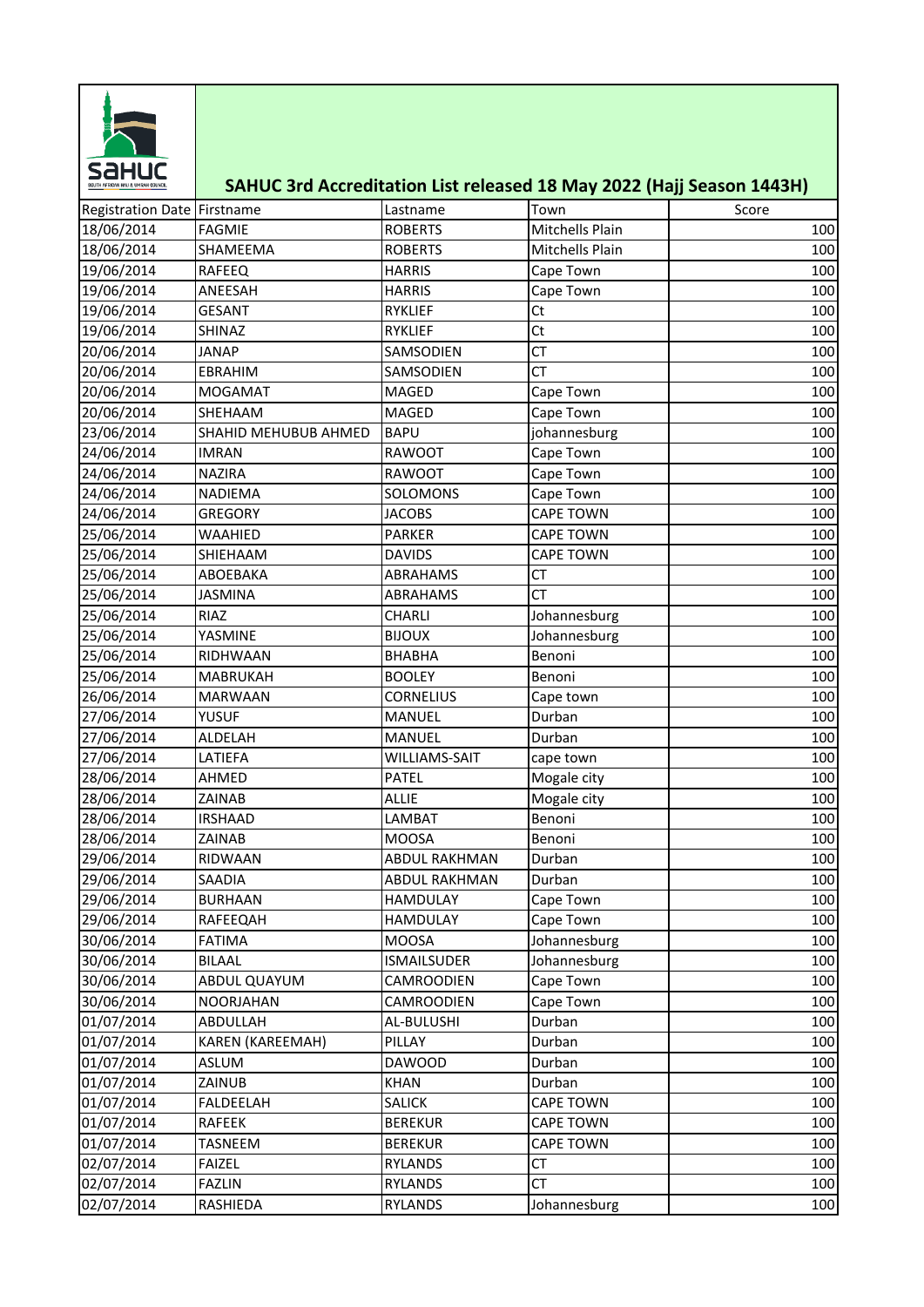| 02/07/2014 | <b>SHAFIEK</b>       | <b>RYLANDS</b>    | Roodepoort       | 100 |
|------------|----------------------|-------------------|------------------|-----|
| 03/07/2014 | ZAINOODEEN           | <b>OMAR</b>       | pretoria         | 100 |
| 03/07/2014 | <b>BIBI</b>          | <b>OMAR</b>       | pretoria         | 100 |
| 03/07/2014 | ZIYAAD               | <b>BHYAT</b>      | Johannesburg     | 100 |
| 03/07/2014 | <b>FAEDA</b>         | DE LA REY         | Johannesburg     | 100 |
| 03/07/2014 | MUHAMMED             | <b>BASSA</b>      | <b>DURBAN</b>    | 100 |
| 03/07/2014 | KHATIJA              | <b>DHOOMA</b>     | <b>DURBAN</b>    | 100 |
| 03/07/2014 | AHMED                | <b>BASSA</b>      | <b>DURBAN</b>    | 100 |
| 03/07/2014 | <b>NAEEM</b>         | <b>MANGA</b>      | Durban           | 100 |
| 03/07/2014 | SAMEERA              | <b>MANGA</b>      | Durban           | 100 |
| 05/07/2014 | RUWAIDAH             | <b>DAMON</b>      | Cape Town        | 100 |
| 05/07/2014 | <b>SEDICK</b>        | <b>DAMON</b>      | Cape town        | 100 |
| 05/07/2014 | <b>IQBAL</b>         | <b>NARKER</b>     | Cape Town        | 100 |
| 05/07/2014 | <b>AYSHA</b>         | HARNEKAR-NARKER   | Cape Town        | 100 |
| 05/07/2014 | SHANAAZ              | <b>PARKER</b>     | Cape Town        | 100 |
| 05/07/2014 | MOEGAMAT             | MIA               | Cape Town        | 100 |
| 05/07/2014 | NADEEMA              | <b>PARKER</b>     | Cape Town        | 100 |
| 06/07/2014 | <b>ZUBAIR</b>        | <b>BADAT</b>      | Midrand          | 100 |
| 06/07/2014 | <b>FATIMA</b>        | <b>PATEL</b>      | Johannesburd     | 100 |
| 06/07/2014 | MOHAMMED             | <b>JOGEE</b>      | Kroonstad        | 100 |
| 07/07/2014 | <b>MOENEEB</b>       | <b>BEN</b>        | Johannesburg     | 100 |
| 07/07/2014 | RHUGTAZ              | <b>DAWOOD</b>     | Johannesburg     | 100 |
| 07/07/2014 | <b>FARIEDAH</b>      | <b>BESTER</b>     | ct               | 100 |
| 07/07/2014 | EBRAHIM              | <b>BESTER</b>     | ct               | 100 |
| 07/07/2014 | <b>ASIF</b>          | EBRAHIM           | Johannesburg     | 100 |
| 07/07/2014 | AYESHA               | <b>BAWA</b>       | Johannesburg     | 100 |
| 07/07/2014 | <b>MEHMOOD</b>       | SAYED             | Cape Town        | 100 |
| 07/07/2014 | <b>HUMAIRAH</b>      | <b>BASSA</b>      | <b>DURBAN</b>    | 100 |
| 07/07/2014 | <b>EBRAHIM AHMED</b> | <b>BASSA</b>      | Durban           | 100 |
| 07/07/2014 | AHMED                | <b>SURTEE</b>     | Johannesburg     | 100 |
| 07/07/2014 | <b>FATIMAH</b>       | <b>JASSAT</b>     | Johannesburg     | 100 |
| 07/07/2014 | FADLURAGHMAN         | <b>DAVIDS</b>     | BI               | 100 |
| 07/07/2014 | RASHIEDA             | <b>DAVIDS</b>     | BI               | 100 |
| 07/07/2014 | SAFIYYAH             | <b>BHABHA</b>     | Sandton          | 100 |
| 07/07/2014 | JAMEEL               | <b>AMIROODEEN</b> | Johannesburg     | 100 |
| 08/07/2014 | <b>AADIL</b>         | <b>KIKA BHAM</b>  | Roodepoort       | 100 |
| 08/07/2014 | FAHEEMA              | PATEL             | Vereeniging      | 100 |
| 08/07/2014 | TASNEEM              | PATEL             | Vereeniging      | 100 |
| 08/07/2014 | MOHAMMAD             | <b>PATEL</b>      | Vereeniging      | 100 |
| 08/07/2014 | <b>MAHOMED</b>       | OMAR              | Pietermaritzburg | 100 |
| 08/07/2014 | <b>RAESSA</b>        | <b>SIMJEE</b>     | Pietermaritzburg | 100 |
| 09/07/2014 | MUHAMMED             | <b>NAIDU</b>      | durban           | 100 |
| 09/07/2014 | ZAHERA               | <b>BALGOBIND</b>  | durban           | 100 |
| 09/07/2014 | <b>REZA</b>          | <b>DIEN</b>       | Cape Town        | 100 |
| 09/07/2014 | SHAMEEM              | OMAR              | Cape Town        | 100 |
| 11/07/2014 | NADHEEM              | SHEIK ABOO        | Durban           | 100 |
| 11/07/2014 | <b>AMINA</b>         | <b>ISMAIL</b>     | Durban           | 100 |
| 11/07/2014 | ZIYAAD               | CHOTHIA           | Sandton          | 100 |
| 11/07/2014 | <b>FERDOUS</b>       | MAHOMED           | Sandton          | 100 |
| 11/07/2014 | MUHAMMAD ZAKARIYYA   | <b>SHEIK ABOO</b> | Durban           | 100 |
| 14/07/2014 | <b>ISMAIL</b>        | <b>KAJEE</b>      | Cape Town        | 100 |
| 14/07/2014 | SHEREEN              | <b>KAJEE</b>      | Cape Town        | 100 |
| 14/07/2014 | SARFARAAZ            | NAGDEE            | johannesburg     | 100 |
| 15/07/2014 | RIDWAAN              | <b>DAWOOD</b>     | Durban           | 100 |
| 15/07/2014 | RIDHWANA             | VAWDA             | Durban           | 100 |
| 15/07/2014 | YASEERA              | TARMAHOMED        | Durban           | 100 |
|            |                      |                   |                  |     |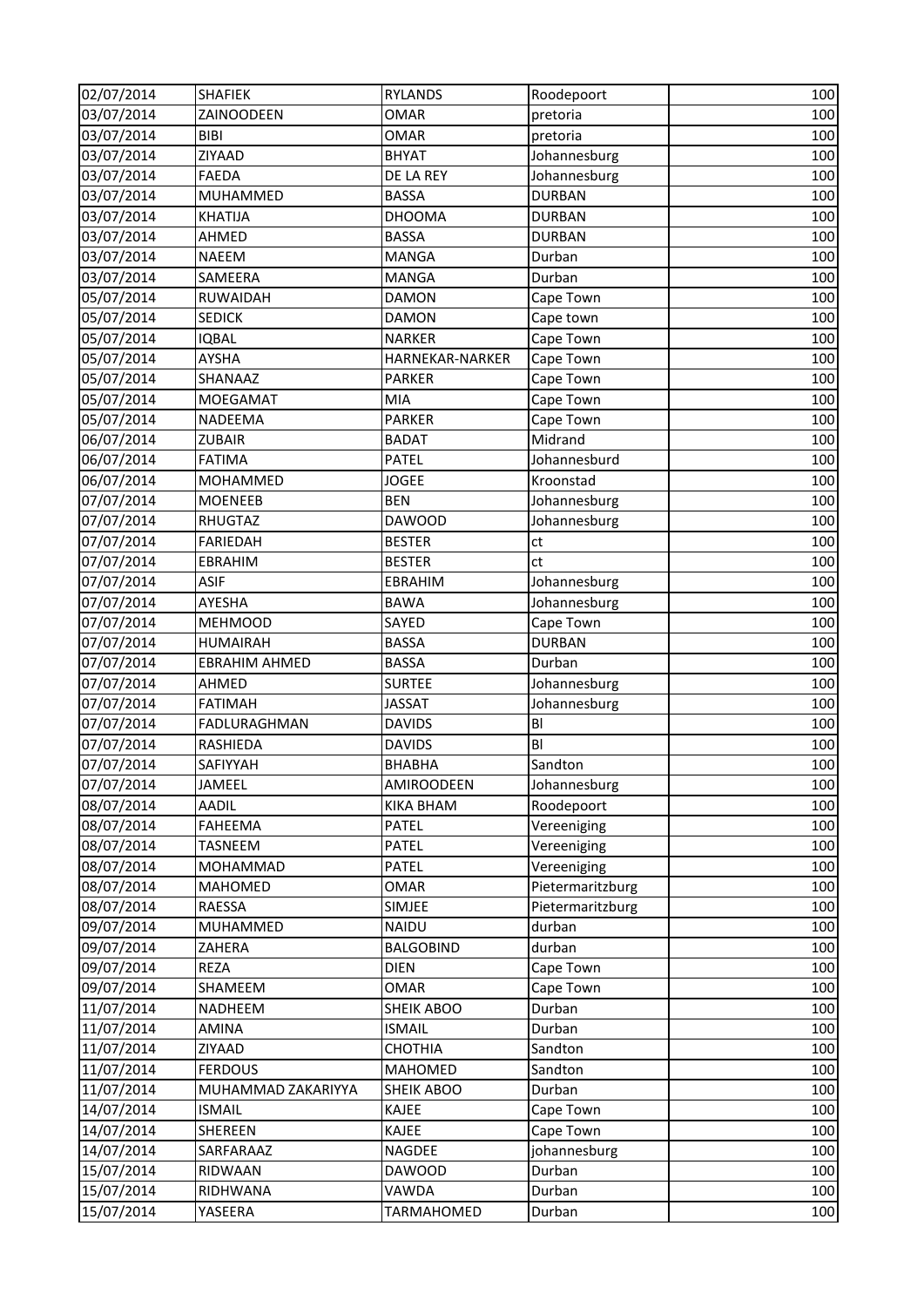| 15/07/2014 | MUHAMMAD              | <b>BUCKAS</b>            | Durban              | 100 |
|------------|-----------------------|--------------------------|---------------------|-----|
| 15/07/2014 | SUHAYL                | <b>HANSA</b>             | Durban              | 100 |
| 15/07/2014 | SAFIYYAH              | <b>BHAYAT</b>            | Durban              | 100 |
| 16/07/2014 | <b>YOUSUF</b>         | <b>WADEE</b>             | Klerksdorp          | 100 |
| 16/07/2014 | RAEESAH               | WADEE                    | Klerksdorp          | 100 |
| 17/07/2014 | ZURAYA                | <b>BARDEN</b>            | Cape Town           | 100 |
| 17/07/2014 | <b>MOGAMAT</b>        | <b>GAIDIEN</b>           | <b>CAPE TOWN</b>    | 100 |
| 17/07/2014 | <b>NAEEMA</b>         | ABRAHAMS                 | <b>CAPE TOWN</b>    | 100 |
| 17/07/2014 | <b>GULAM MOHEDIEN</b> | SURVE'                   | 7780                | 100 |
| 17/07/2014 | SHIREEN               | SURVE'                   | 7780                | 100 |
| 17/07/2014 | SUHAIL                | SURVE'                   | 7780                | 100 |
| 17/07/2014 | WASIM                 | SURVE'                   | 7780                | 100 |
| 17/07/2014 | AQEEL                 | <b>KAZI</b>              | Johannesburg        | 100 |
| 17/07/2014 | <b>AZRA</b>           | KAZI                     | Johannesburg        | 100 |
| 17/07/2014 | NAZEEM                | PALMER                   | Cape Town           | 100 |
| 17/07/2014 | <b>ATIQUE</b>         | <b>SIRKHOT</b>           | Benoni              | 100 |
| 18/07/2014 | ABDURAGHMAN           | <b>ALLIE</b>             | <b>CAPE TOWN</b>    | 100 |
| 18/07/2014 | MALEEHA               | <b>ALLIE</b>             | <b>CAPE TOWN</b>    | 100 |
| 18/07/2014 | <b>FAIEZA</b>         | <b>ALLIE</b>             | <b>CAPE TOWN</b>    | 100 |
| 19/07/2014 | <b>ANWAR</b>          | <b>OMAR</b>              | <b>CAPE TOWN</b>    | 100 |
| 19/07/2014 | <b>KARIMA</b>         | <b>OMAR</b>              | <b>CAPE TOWN</b>    | 100 |
| 19/07/2014 | <b>YUSUF</b>          | <b>MAHOMED</b>           | stanger             | 100 |
| 19/07/2014 | WALIED                | <b>ALAWIE</b>            | cape town           | 100 |
| 19/07/2014 | <b>NAJWA</b>          | <b>ALAWIE</b>            | cape town           | 100 |
| 21/07/2014 | MU'MIN                | <b>TALIEP</b>            | Cape Town           | 100 |
| 21/07/2014 | ZAINAB                | <b>JACOBS</b>            | Cape Town           | 100 |
| 21/07/2014 | OMAR                  | MOOSA POONJANI           | Pretoria            | 100 |
| 21/07/2014 | UMAIRA                | GANI                     | Pretoria            | 100 |
| 21/07/2014 | <b>FAZLAN</b>         | <b>MAJIET</b>            | <b>Brackenfell</b>  | 100 |
| 21/07/2014 | EBRAHIM               | <b>MAJIET</b>            | Brackenfell         | 100 |
| 21/07/2014 | MOGAMAD               | <b>FATAAR</b>            | Cape Town           | 100 |
| 21/07/2014 | <b>NAJWA</b>          | <b>NORODIEN - FATAAR</b> | Cape Town           | 100 |
| 22/07/2014 | RAEESA                | <b>ISMAIL</b>            | Pretoria            | 100 |
| 22/07/2014 | YUSUF                 | <b>DOCRAT</b>            | Johannesburg        | 100 |
| 22/07/2014 | <b>HARUN RASID</b>    | <b>MANJRA</b>            | Nelspruit           | 100 |
| 22/07/2014 | SHANAAZ               | <b>MANJRA</b>            | Nelspruit           | 100 |
| 22/07/2014 | HUMAYUN               | <b>BHINDER</b>           | <b>DURBAN</b>       | 100 |
| 23/07/2014 | <b>NAASIEF</b>        | SONDAY                   | Cape Town           | 100 |
| 23/07/2014 | FARNAAZ               | <b>SURVE</b>             | Cape Town           | 100 |
| 23/07/2014 | <b>RIZWAN</b>         | SALASA                   | Cape Town           | 100 |
| 23/07/2014 | KHAIRUNNESAA          | SALASA                   | Cape Town           | 100 |
| 23/07/2014 | FARAT                 | <b>CHETTY</b>            | Cape Town           | 100 |
| 23/07/2014 | SHIREEN               | <b>CHETTY</b>            | Cape Town           | 100 |
| 23/07/2014 | RIZQAH                | <b>CHETTY</b>            | Cape Town           | 100 |
| 23/07/2014 | SHIREEN               | SALIE                    | Cape Town           | 100 |
| 23/07/2014 | <b>MUNEEB</b>         | SALIE                    | Cape Town           | 100 |
| 23/07/2014 | NASEERA               | SALIE                    | Cape Town           | 100 |
| 23/07/2014 | SALIM                 | <b>GAIBEE</b>            | JOHANNESBURG        | 100 |
| 23/07/2014 | KHAIROONISHA          | CASSIM                   | <b>JOHANNESBURG</b> | 100 |
| 24/07/2014 | <b>ABDUL RAUF</b>     | <b>KHAN</b>              | Vereeniging         | 100 |
| 24/07/2014 | ZAHIRA                | <b>KHAN</b>              | Vereeniging         | 100 |
| 24/07/2014 | LEEYAGUAT             | <b>KHAN</b>              | Vereeniging         | 100 |
| 24/07/2014 | AQEEL                 | HAFFEJEE                 | Johannesburg        | 100 |
| 24/07/2014 | <b>FATIMA</b>         | NAGDEE                   | Johannesburg        | 100 |
| 25/07/2014 | SAAHIRAH              | <b>GOOLAM</b>            | Johannesburg        | 100 |
| 25/07/2014 | SAMEER                | YOUSSOUFF                | Johannesburg        | 100 |
|            |                       |                          |                     |     |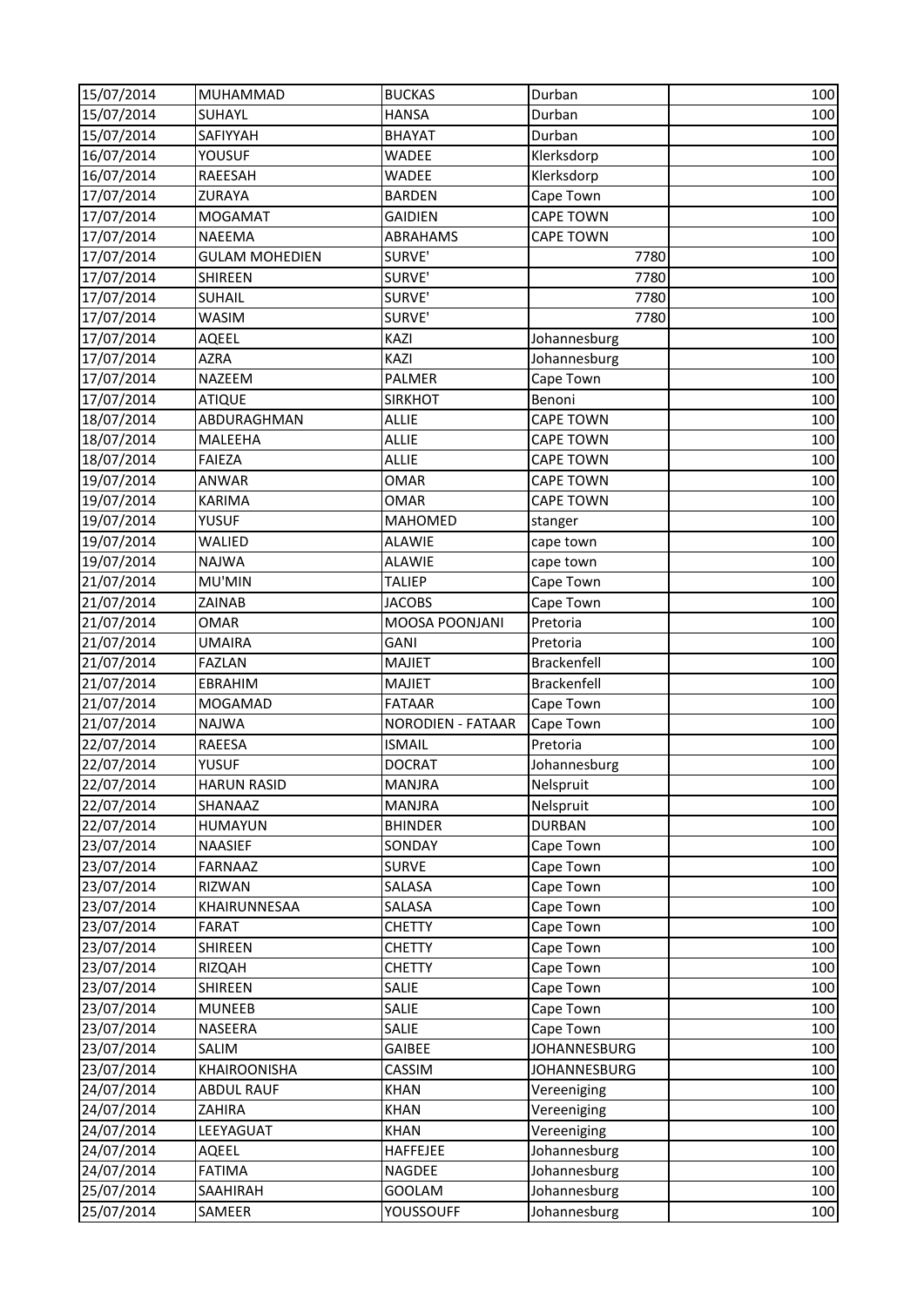| 25/07/2014 | MOHAMMED             | <b>VAWDA</b>       | Durban              | 100 |
|------------|----------------------|--------------------|---------------------|-----|
| 25/07/2014 | <b>AYESHA</b>        | PEER               | Durban              | 100 |
| 25/07/2014 | MOHAMED              | <b>ISMAIL</b>      | Cape Town           | 100 |
| 25/07/2014 | <b>FARHANA</b>       | <b>ISMAIL</b>      | Cape Town           | 100 |
| 27/07/2014 | ZAHEER               | SAMSODIEN          | Capetown            | 100 |
| 27/07/2014 | SAMINA               | SAYED              | Cape Town           | 100 |
| 29/07/2014 | <b>MUJEEB</b>        | EBRAHIM            | Pretoria            | 100 |
| 29/07/2014 | <b>RAEESA</b>        | <b>JOGEE</b>       | Pretoria            | 100 |
| 29/07/2014 | ABDULLAH             | ARABIE             | Johannesburg        | 100 |
| 29/07/2014 | MOEGAMAT             | <b>RHODA</b>       | SALDANHA BAY        | 100 |
| 29/07/2014 | AFZAL                | <b>ALLY</b>        | Durban              | 100 |
| 30/07/2014 | <b>NAEEM</b>         | <b>LATIF KADER</b> | Durban              | 100 |
| 30/07/2014 | <b>RAUFF</b>         | NAAZNEEN           | Durban              | 100 |
| 30/07/2014 | MOHAMED              | VARIAWA            | Johannesburg        | 100 |
| 30/07/2014 | SABIRA               | <b>VARIAWA</b>     | Johannesburg        | 100 |
| 30/07/2014 | MOGAMAD              | <b>HARTLEY</b>     | Athlone             | 100 |
| 30/07/2014 | ASHMAHAAN            | <b>HARTLEY</b>     | Athlone             | 100 |
| 30/07/2014 | MUHAMMAD             | HASWARE            | Johannesburg        | 100 |
| 30/07/2014 | <b>WASILA</b>        | <b>HOOSEN</b>      | Johannesburg        | 100 |
| 30/07/2014 | MOGAMMAT ENVIR       | <b>HARTS</b>       | Cape Town           | 100 |
| 30/07/2014 | SHAMEEN              | <b>HARTS</b>       | Cape Town           | 100 |
| 30/07/2014 | HANEEM               | <b>EDWARDS</b>     | Cape Town           | 100 |
| 30/07/2014 | <b>FAATHIMAH</b>     | <b>ISMAIL</b>      | Johannesburg        | 100 |
| 30/07/2014 | <b>YUSUF</b>         | <b>ISMAIL</b>      | <b>JOHANNESBURG</b> | 100 |
| 31/07/2014 | <b>MAHOMED IRFAN</b> | <b>VAHORA</b>      | Port Elizabeth      | 100 |
| 31/07/2014 | ATHA URR REHMAN      | <b>ESSACK</b>      | port elizabeth      | 100 |
| 31/07/2014 | ROOKSHANA            | <b>BODA</b>        | port elizabeth      | 100 |
| 31/07/2014 | PHALDIE              | <b>DAVIS</b>       | Cape Town           | 100 |
| 31/07/2014 | WASHIELA             | <b>DAVIS</b>       | Cape Town           | 100 |
| 31/07/2014 | <b>TEBOGO</b>        | <b>MAEPA</b>       | Pretoria            | 100 |
| 31/07/2014 | <b>PONTSHO</b>       | <b>MOHLALA</b>     | Pretoria            | 100 |
| 31/07/2014 | <b>UMR</b>           | HASSIEM            | Cape Town           | 100 |
| 31/07/2014 | <b>RUSHDAH</b>       | <b>FLORIS</b>      | Cape Town           | 100 |
| 31/07/2014 | MUHAMMAD             | <b>KHAN</b>        | Johannesburg        | 100 |
| 31/07/2014 | <b>FATIMA</b>        | <b>MUNSHI</b>      | Johannesburg        | 100 |
| 01/08/2014 | NAZIEMA              | <b>NORODIEN</b>    | Johannesburg        | 100 |
| 01/08/2014 | MUHAMMAD FAISAL      | <b>FAKIER</b>      | Cape Town           | 100 |
| 01/08/2014 | ABIDA                | COENRAAD           | Cape Town           | 100 |
| 02/08/2014 | RAEES                | KAJEE              | Randburg            | 100 |
| 02/08/2014 | SUHAGNA              | <b>MANSURA</b>     | Randburg            | 100 |
| 02/08/2014 | AFZAL                | <b>MOOSA</b>       | <b>DURBAN</b>       | 100 |
| 02/08/2014 | TASNEEM              | LATIF              | Johannesburg        | 100 |
| 02/08/2014 | YASEEN               | <b>SURTEE</b>      | Johannesburg        | 100 |
| 02/08/2014 | NAZIRAH SULIMAN      | <b>MOOSA</b>       | Johannesburg        | 100 |
| 03/08/2014 | BASHA                | SAIB               | PIETERMARITZBURG    | 100 |
| 03/08/2014 | <b>FATHIMA</b>       | SAIB               | PIETERMARITZBURG    | 100 |
| 04/08/2014 | MURTADAU             | <b>GABIER</b>      | Cape Town           | 100 |
| 04/08/2014 | NABEALLAH            | SAMSODIEN          | Cape Town           | 100 |
| 04/08/2014 | YAHYA                | SALOOJEE           | Johannesburg        | 100 |
| 04/08/2014 | <b>FATIMA</b>        | SALOOJEE           | Johannesburg        | 100 |
| 04/08/2014 | ZAID                 | ROOKNOODEEN        | Pretoria            | 100 |
| 04/08/2014 | NAFEESA              | ROOKNOODEEN        | Pretoria            | 100 |
| 04/08/2014 | DAWOOD               | KAJEE              | <b>JOHANNESBURG</b> | 100 |
| 05/08/2014 | SHAHIED              | ABRAHAMS           | cape town           | 100 |
| 05/08/2014 | ROWAYDA              | ABRAHAMS           | cape town           | 100 |
| 05/08/2014 | <b>YUSUF</b>         | <b>HOOSEN</b>      | johannesburg        | 100 |